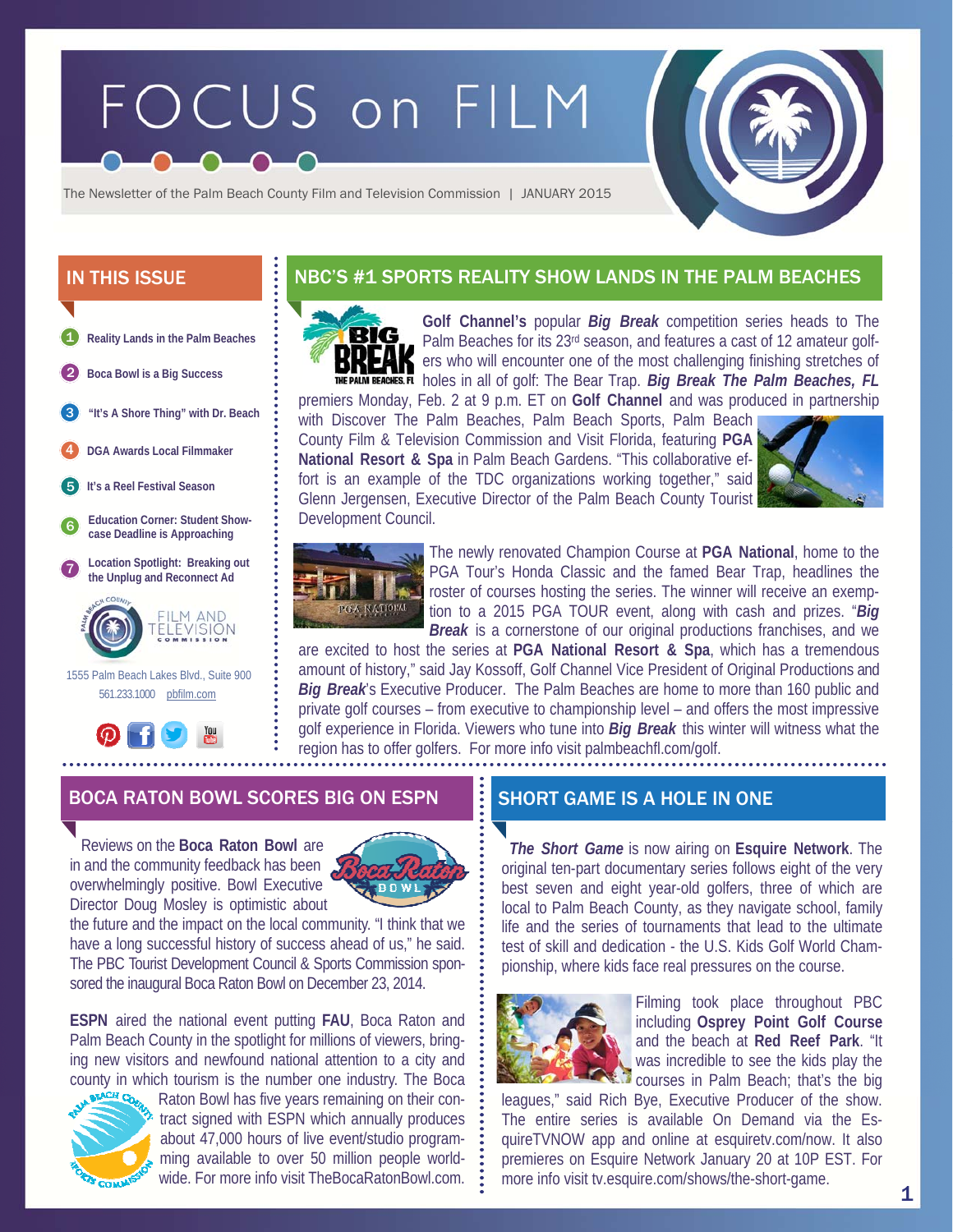

FOCUS ON FILM

The 10<sup>th</sup> season of West Palm Beach's **African American Film Festival** teams up with the **Kravis Center** to bring another series of films to audiences. The festival presents films featuring African





American actors and directors that convey the African American experience. Hosted by AnEta Sewall, the theme of this year's 10<sup>th</sup> anniversary festival is "Masterpieces." Festival Producer James Drayton says, "I select a wonderful series of films that are not only entertaining, but also educational." Packages are available in Febru-ER ary with tickets for \$10 a night or \$25 for the FOR THE PERFORMING ARTS entire festival. For more info visit Kravis.org/aaff.

## PRODUCING FOR PROPERTY SALES

Recently **O2 Media** set out to capture the "Best of Boca" lifestyle imagery at **Mizner Park**, the Atlantic Ocean and the Intracoastal Waterway for a marketing video for **Tower One Fifty-**



**Five**; downtown Boca Raton's newest luxury highrise. Videos that feature a property and its amenities are not new, but including lifestyle imagery from the area takes it to another level. When asked, George O'Neill, Director of



Operations for O2 Media, said "Video triggers deep emotional responses like no other medium. It's a natural component for marketing, and a perfect medium for real estate."

A rising trend in marketing luxury real estate includes filmmaking and big budgets as more people are turning to creative alternatives to show off properties, amenities and surrounding areas. The end product is a marketing tool that aims to entice and educate buyers. For more information please visit pbfilm.com.

# FESTIVAL OF MASTERPIECES **ART & TECHNOLOGY OF SPEED & DESIGN**

 The Annual **Supercar Week** January 3 - 11, 2015 is an event for auto enthusiasts to enjoy a full week of events held throughout The Palm Beaches. Supercar Week's mission is to define The Palm Beaches as the premiere auto



enthusiast destination, world-wide each January. All of the events were created as media occasions for film and TV with **ICTV1** handling all aspects of production.

Events include the SuperCar Horse Power Show on opening day at the International Polo Club in Wellington, SuperCars in Boca Raton at Mizner Park, Downtown at The Gardens, Old School Square in Delray, a Track Day & Night event at PB International Raceway and a Grand Finale event Sunday, the 11th at the West Palm Waterfront. For more information visit supercarweek.com.

# LOCAL AUTHOR'S PHOTOGRAPHY IN PRINT

The life of **Alexander W. Dreyfoos**, one of West Palm Beach's most highly regarded entrepreneurs and philanthropists, is detailed in a new biography titled *Alexander W. Dreyfoos: Passion & Purpose***.** The book has been released along with a coffee table book, *A Photographic Alexander Dreyfoos Odyssey: Around the World with* 



*Alexander W. Dreyfoos*, which includes incredible images from over 60 countries around the world.

Considering that Mr. Dreyfoos earned an Academy Award for his invention of the Video Color Negative Analyzer, his photographs are truly something to behold. Also included in the biography is the history behind the creation of the Kravis Center and the Dreyfoos School of the Arts, capturing his entrepreneurial spirit in full swing. For more information, please visit awdsoa.org.

## IT'S A SHORE THING WITH DR. BEACH



National Geoscientist **Stephen Leatherman**, a.k.a. **Dr. Beach**, with locally based international production & distribution company Olympusat, Inc., teamed up to create a sizzle reel titled, *It's A Shore Thing with Dr. Beach*. This entertaining trailer captures how climate change is impacting coastal communities and visually explains the efforts being made to preserve and replenish the shorelines. "We hope to take the sizzle reel to market and to ultimately have it distributed on



*Dr. Beach* 

national cable stations," says Shawn Copenhaver, Olympusat's Creative Services Director. The series will highlight projects along the US coastline with the premiere episode exploring shoreline preservation with **Dan Bates**, Deputy Director of Environmental Resources Management of Palm Beach County. For more info visit olympusat.com.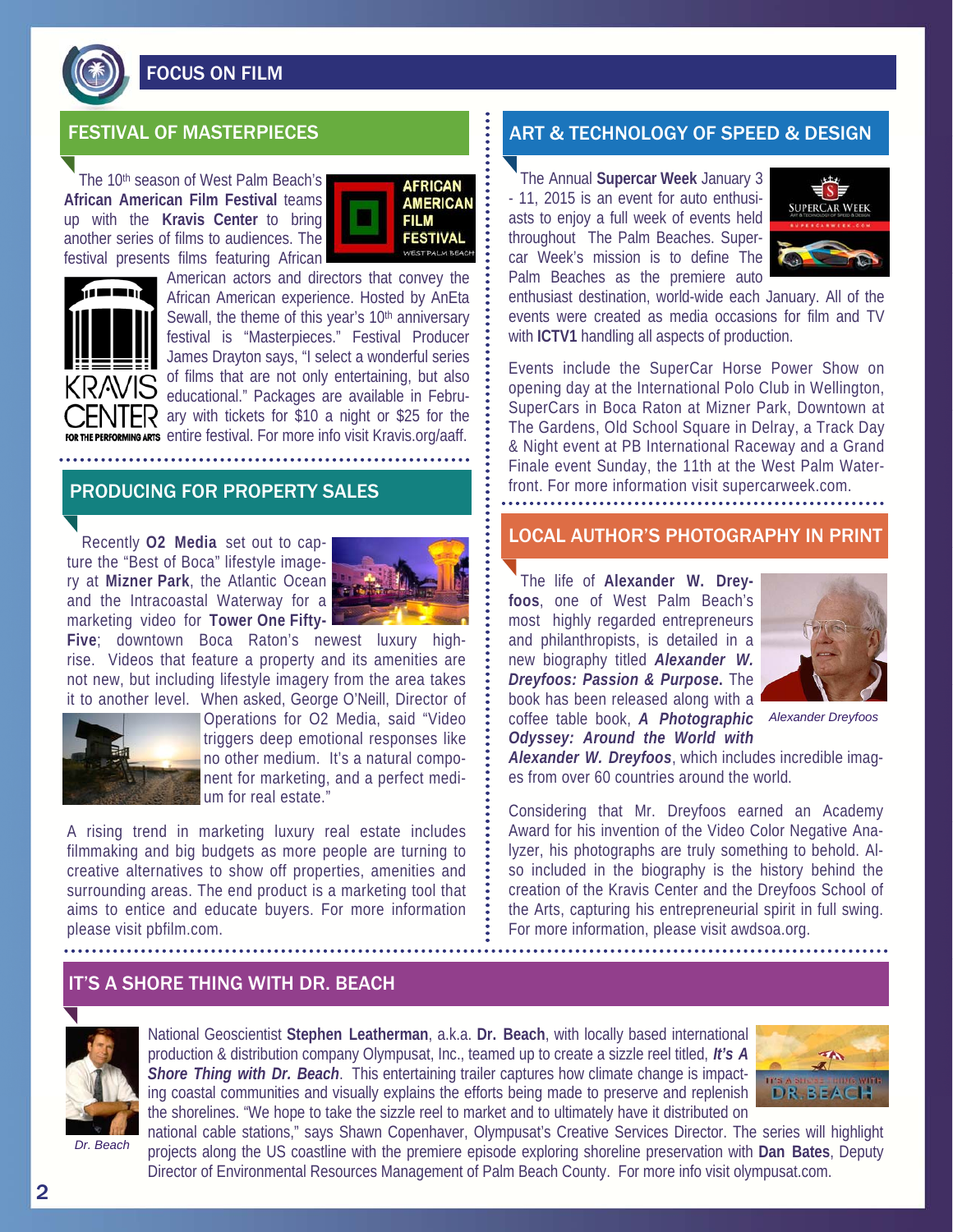

# 25 YEAR ANNIVERSARY FOR JEWISH REELS **BEIDGA AWARDS LOCAL FILMMAKER**

 The 25th Anniversary of the **Donald M. Ephraim Palm Beach Jewish Film Festival**, presented by The Mandel JCC, will be held from January 15 through February 8, 2015. The festival includes a number of showings at four local movie houses: **Cinemark Palace 20** in Boca Raton, **Cobb Theatres Downtown 16** in Palm Beach Gardens, **Frank Theatres** in Delray

Beach and the closing matinee takes place at **Muvico Parisian** at City Place in West Palm Beach. Both the opening night showing of *ABOVE and BEYOND* and a special tribute to Lainie Kazan will be held at the **Kravis Center for** 



**the Performing Arts** Cohen Pavilion in *from the documentary*  West Palm Beach.

*Leon Frankel -1948 Above & Beyond* 

The films chosen at the **Donald M. Ephraim Palm Beach Jewish Film Festival** portray a shared theme. "All of our films celebrate the Jewish experience and the diversity of our community," says Festival Chair Donald M. Ephraim. The festival presents more than 30 widely anticipated films in over 70 screenings from around the world. For more info visit pbjff.org.

#### TALKBACK WITH LEGENDARY BURT REYNOLDS

 **The Lyric Theatre** presents a talk-back with **Burt Reynolds** directly following a screening of the hit film *Gator* to celebrate the release of the film on blue ray with never-before-seen bo-

nus material. *Gator*, in which Reynolds plays an ex-con forced by federal agents to nab a corrupt politician, was the first directorial effort by Mr. Reynolds. Following the screening, Reynolds will lead a talk back on his 55 year career in the entertainment industry. The show starts Jan 25, 2015 at 7 pm. Partial proceeds benefit **The Burt Reynolds Institute for Film and Theatre**. For tickets and more information visit lyrictheatre.com.





Local filmmaker **Alcee Walker**  explores his roots in a directorial documentary, *Pain of Love*. This six-part hour-long series examines the lives of a multi-racial family in West Palm Beach, to explore the issues of family life, money, and plenty of violence.

*Alcee Walker* 

Behind the street-wise, often-humorous characters are hidden hardships and shrugged-off pain. This American story,  $\epsilon$ where hustling often matters more than schooling, earned Alcee a coveted **Directors Guild of America Student** 



**Film Award** in the east region for **Best African American Student Filmmaker**. Alcee says, "The goal is to make everyone proud and to bring something back to West Palm Beach one day for every little boy and girl." for more information or to view the film please visit vimeo.com/92296074, password 2014.

# NEW TV SHOW AIRING ON CHANNEL 20

 **The 19th Annual Palm Beach International Film Festival and the Student Showcase of Films** star in this allnew 30-minute TV show airing on **Channel 20** in Palm Beach County. See the best in independent film, and the State of Florida's premier showcase for aspiring talent. This exciting show highlights winning films and honors the true spirit of independent cinema. The upcoming 20th Annual Palm Beach International Film Festival will take place March 26 thru April 2, 2015, with the 20th Annual Student

Showcase of Films taking place at **PBG** the **Wold Theatre** at **Lynn University** on March 12, 2015. For more information visit pbfilm.com.



## LEGISLATIVE UPDATE ON FLORIDA'S FILM INCENTIVES



The legislative efforts to replenish Florida's Entertainment Industry Financial Incentive Program have been re-energized by public support. A recent reception at the Seminole Hard Rock Hotel & Casino in Tampa included key leaders along with Legislative Champion **Senator** 

**Nancy Detert**, speaking about her steadfast goal of passing a bill during the upcoming legislative session while special guest **John Travolta** spoke about his desire to make films in his home state of Florida. **Michelle Hillery, Film Florida President** stated, "This program has already proven fiscally responsible with a \$5.60 ROI for each \$1.00 spent, with a \$4.1 billion dollar positive economic impact on the state since the program started in 2010. This important industry has provided direct economic benefits to Florida's economy for decades, including increased tourism, developing infrastructure and creating highly-skilled and high-wage paying jobs." For more information, please visit filmflorida.org.